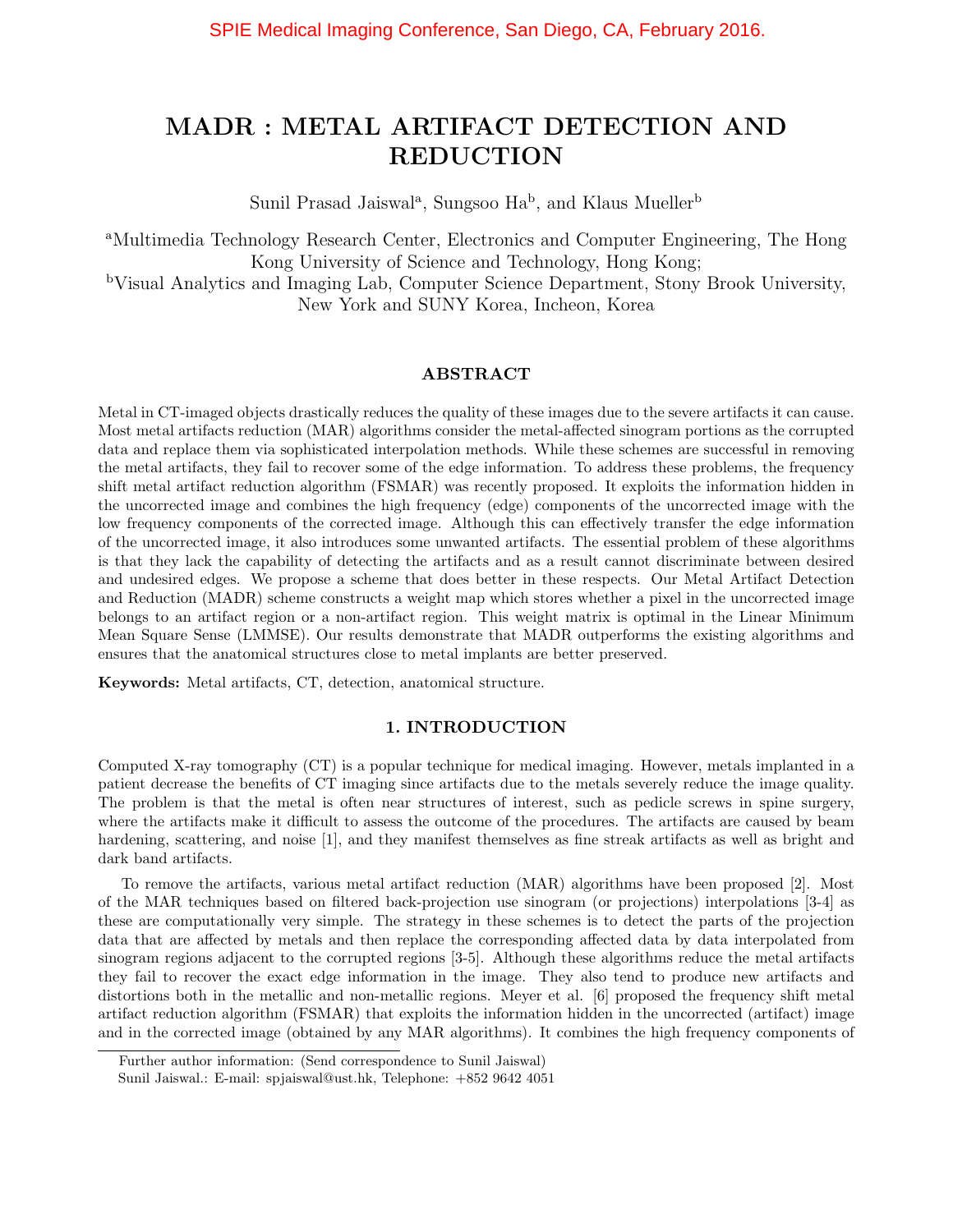the uncorrected image with the low frequency components of the corrected image. While it solves the problems of existing MAR, it introduces new image artifacts because the high frequency of the uncorrected image has both anatomical structures and artifacts, and FSMAR fails to distinguish between them.

Our Metal Artifact Detection and Reduction (MADR) scheme is capable of detecting the artifacts in the uncorrected image and can better control the reduction. It does so by optimally selecting the anatomical structures in the image, discarding the artifacts from the uncorrected image, and produce images with high edge quality (like FSMAR) but also better preserved features. Experimental results demonstrate that the proposed algorithm has superior performance over the existing algorithms in terms of subjective quality.

The remainder of the paper is organized as follows. In Section 2, we present our proposed MADR framework, whereas simulation results are shown in Section 3, and concluding remarks are given in Section 4.

### 2. PROPOSED ALGORITHM

Let the original (artifact free) image and the uncorrected image be denoted as  $\bf{F}$  and  $\bf{F}_{unc}$ , respectively. A simple way to reduce the metal artifacts is to apply sinogram based interpolation, as noted above. Let the corrected image by this scheme be denoted as  $F_{MAR1}$ . Then the distortion (denoted as  $D_{MAR1}$ ) between the original **F** component and the interpolated  $F_{MAR1}$  component can be estimated as:

$$
D_{MAR1} = F - F_{MAR1}.\tag{1}
$$

Let us denote the low frequency component of the uncorrected image  $F_{unc}$  and of the interpolated image  $F_{MAR1}$  as  $F_{unc}^L$  and  $F_{M,AR1}^L$ , respectively. Similarly, the high frequency components of both of these images are denoted by  $F_{unc}^H$  and  $F_{MAR1}^H$  respectively. FSMAR [6] uses a weighted combination of both the high frequency components, given by:

$$
F_{FSMAR} = F_{MAR1}^L + w_1^m \times F_{unc}^H + (1 - w_1^m) \times F_{MAR1}^H. \tag{2}
$$

Here  $w_1^m \in [0,1]$ , is the weighting parameter and is kept high near the metal and zero in the non-metallic regions.

#### 2.1 Optimally Designed Weight Matrix

We propose to design the weights such that they can distinguish the artifacts and the anatomical structures in the uncorrected image. With new weights, the proposed metal artifact detection and reduction (MADR) is given by:

$$
F_{MADR} = F_{MARI}^{L} + w_1 \times F_{unc}^{H} + w_2 \times F_{MARI}^{H}.
$$
\n(3)

Here  $w_1 \in [0, 1]$ , is the optimal weighting parameter that controls the contribution of high frequency components of the uncorrected image and  $w_2 = 1 - w_1$ . Substituting  $w_2 = 1 - w_1$  in (3), we can write  $F_{MADR}$ as:

$$
F_{MADR} = F_{MAR1}^{L} + w_1 \times F_{unc}^{H} + F_{MAR1}^{H} - w_1 \times F_{MAR1}^{H}.
$$
\n(4)

Replacing  $(F_{MAR1}^L + F_{MAR1}^H)$  by  $F_{MAR1}$  and then rearranging the terms, we get

$$
F_{MADR} = F_{MAR1} + w_1 \times (F_{unc}^H - F_{MAR1}^H). \tag{5}
$$

Then the distortion (denoted as  $D_{MADR}$ ) between the original **F** component and the proposed  $F_{MADR}$ component can be estimated as: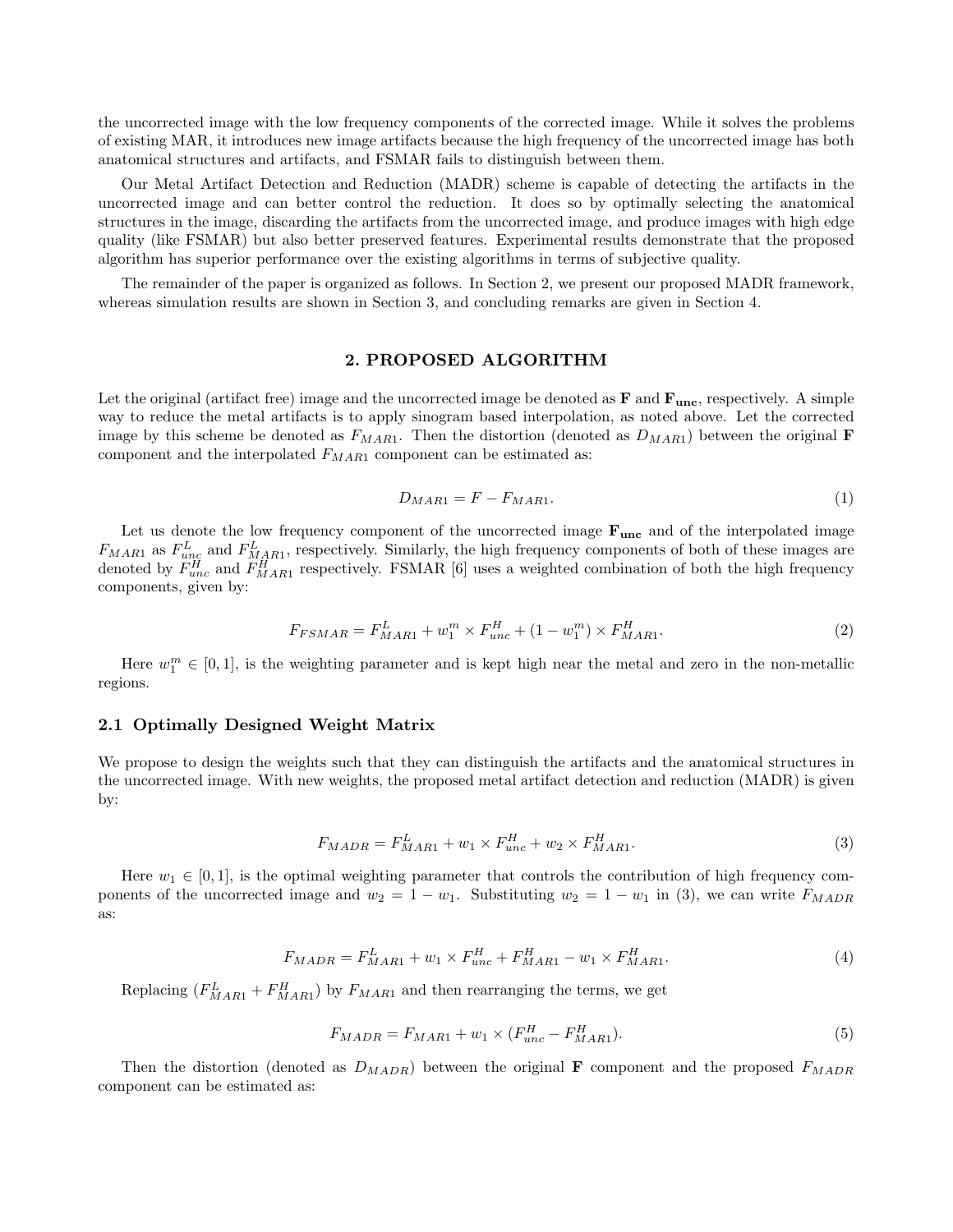$$
D_{MADR} = F - F_{MADR} = F - F_{MAR1} - w_1 \times (F_{unc}^H - F_{MAR1}^H). \tag{6}
$$

Incorporating (1) into (6), and taking squares on both sides, we get

$$
D_{MADR} = D_{MARI} - w_1 A,
$$
  
\n
$$
\implies D_{MADR}^2 = D_{MARI}^2 + w_1^2 A^2 - 2w_1 (D_{MARI} \times A).
$$
\n(7)

where  $A = F_{unc}^H - F_{MAR1}^H$ . Then taking the expected value gives,

$$
E(D_{MARDR}^2) = E(D_{MAR1}^2) + w_1^2 E(A^2) - 2w_1 \times E(D_{MAR1} \times A). \tag{8}
$$

Here,  $E(D_{MADR}^2)$  is the mean square error of the proposed algorithm. Our objective is to calculate the weights  $(w_1, w_2)$  such that the distortion in the result image is minimized. To get the optimal weights  $(w_1, w_2)$ in the Linear Minimum Mean Square sense (LMMSE), the problem can be formulated as:

$$
\min_{w_1, w_2} E[D_{MADR}^2] \n\text{s.t} \quad \sum_{i=1,2} w_i = 1, \quad and \quad 0 < w_i < 1, \forall i
$$
\n(9)

The above problem has a closed form solution and to get the optimal weights, we differentiate  $E[D_{MADR}^2]$ with respect to  $w_1$ . The optimal weights are

$$
\begin{cases}\nw_1 = E[D_{MAR1}A]/E[A^2] \\
\implies w_1 = E[D_{MAR1} \times (F_{unc}^H - F_{MAR1}^H)]/E[(F_{unc}^H - F_{MAR1}^H)^2], \\
w_2 = 1 - w_1.\n\end{cases} \tag{10}
$$

These optimal weights effectively detect the artifacts occurring in the uncorrected image. To remove these artifacts we substitute (10) in (3) and thus achieve a superior performance. Unfortunately, to estimate  $D_{MARI}$ in (10) requires an original F which is not available in practice. We propose to use a prior image as an estimate of the original image F.

#### 3. SIMULATION RESULT

We implemented the proposed MADR algorithm and compared it with the existing methods. For this purpose, we created a 2D phantom and placed three metal objects of different shape near some small anatomical structures so that the efficiency of the different algorithms could be studied. To obtain the prior we can employ an image from the same or different patients as has been done in [7]. In spine surgery often a pre-op scan is available which can be applied as a prior. For our experiments we generated such a prior by deforming the ground truth image (see Fig.  $2(a)$ ).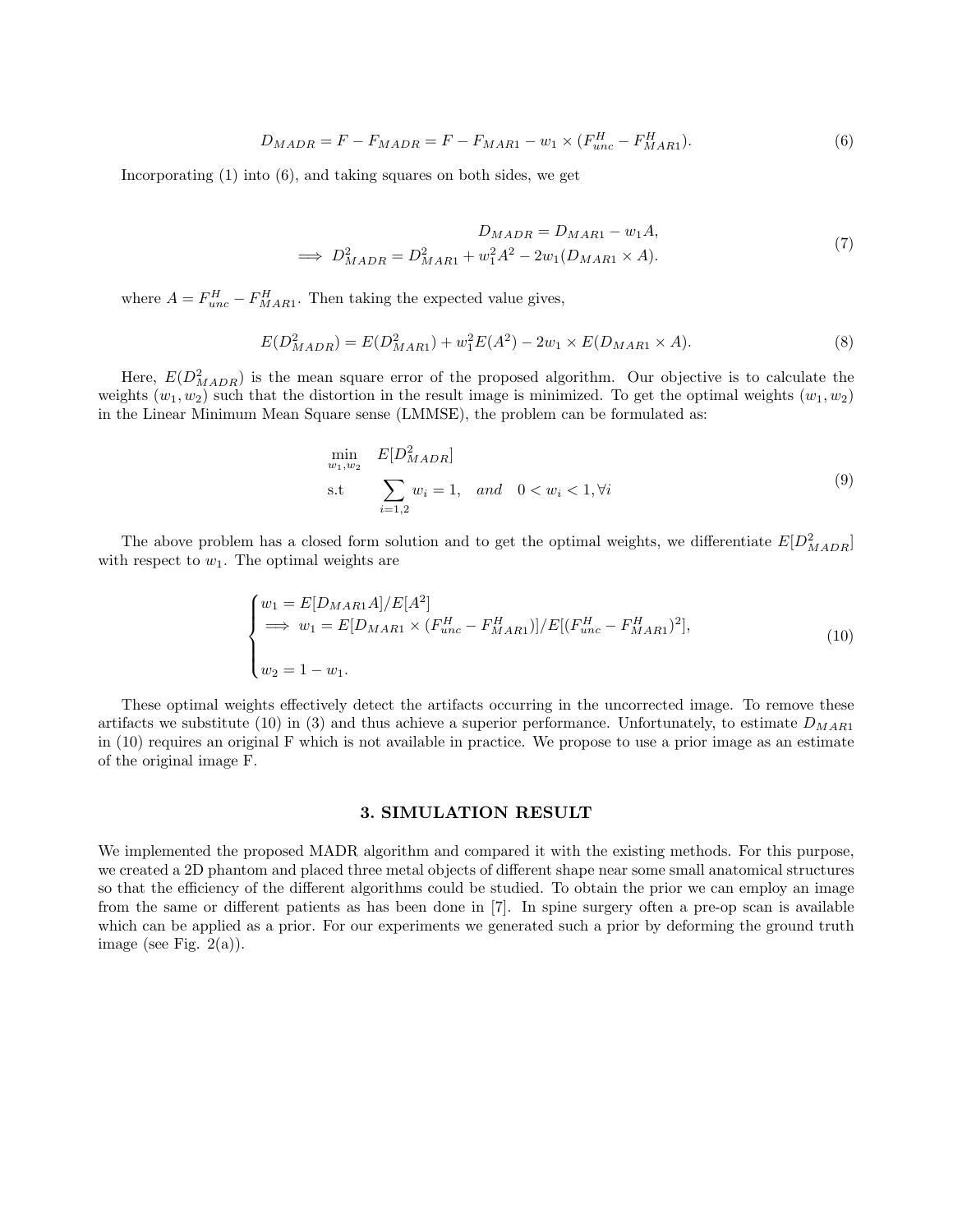#### 3.1 Visual Analysis of the Weight Map

The contribution of the proposed algorithm is in providing a mechanism that can optimally select the anatomical structures and discards the artifacts. In Fig. 1 we show the weight map used by the FSMAR [6] and the weight map generated by the proposed MADR algorithm. In both of these algorithms, if the weights are close to zero (or small), then the high frequency components of the uncorrected image are not used (see Eq.  $(2)$  for FSMAR and Eq. (5) for MADR). Conversely, if the weights are high then the high frequency components of the uncorrected image are utilized. The artifact free phantom (ground truth) is shown in Fig. 1(a) (with a blue box) and the uncorrected image is shown in Fig.  $1(b)$ . From Fig.  $1(c)$  it is quite clear that FSMAR only focuses near the metal region whereas MADR (Fig.  $1(d)$ ) covers the entire image. In Fig.  $1(f)$  the blue arrow denotes the artifacts whereas the red arrow denotes the circular anatomical structure near the metal. Fig.1 (g) shows the corresponding weight map obtained by FSMAR and we observe that FSMAR fails to distinguish the artifacts and the anatomical structure and thus assigns random weights. Whereas Fig. 1(h) is the weight map of the proposed MADR where we see that it can detect the artifacts and thus assigns small weights in the artifact regions whereas in case of circular anatomical structure (near the metal) it assigns higher weights.



Figure 1. Weight map analysis: (a) Ground Truth Image, (b) Uncorrected Image, (c) FSMAR weight map  $(w_1^m)$ , (d) Proposed weight map  $(w_1)$  and  $(e,f,g,h)$  are the zoomed versions of the blue box shown in (a).

#### 3.2 Metal artifact reduction comparison

In Fig. 2, we compare the performance of MAR1 [3] and FSMAR with the proposed MADR. We observe that the streak artifacts are removed successfully by MAR1 (Fig 2(b)) but the anatomical structures near the metal are blurred and there are also other artifacts. FSMAR [6] on the other hand has better image quality (Fig. 2(c)) but some artifacts close to the metal still exist. This is because FSMAR does not differentiate between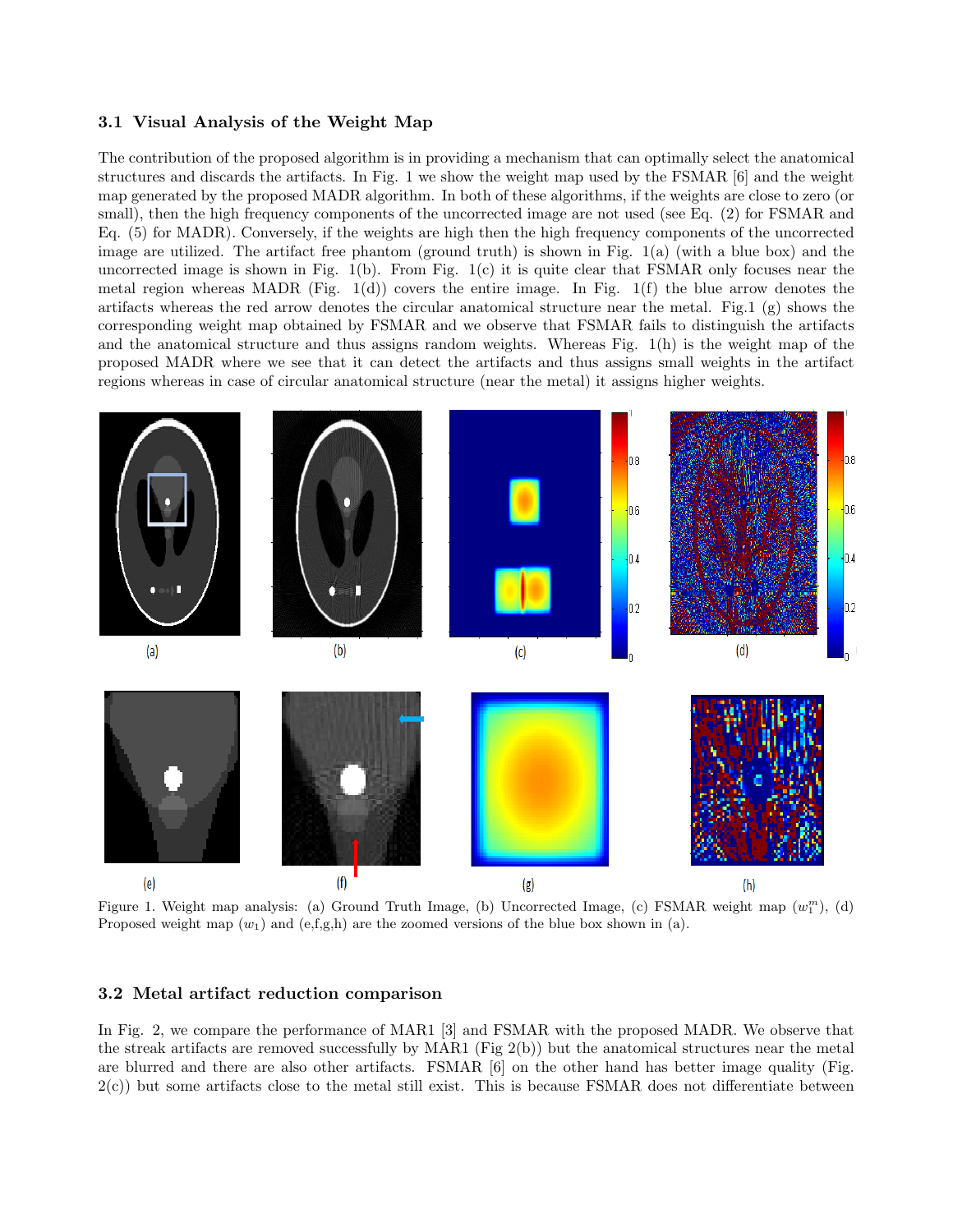

Figure 2. Comparison between different algorithms: (a) Prior Image, (b) Reconstruction by MAR1, (c) FSMAR, (d) Proposed MADR algorithm, (e) Zoomed version of the uncorrected image, (f,g,h) Zoomed version of the corrected image by MAR1, FSMAR and Proposed MADR Algorithm

the artifacts and the anatomical structures. Moreover FSMAR works only near the metal region. Finally, the proposed MADR produces images with considerably less artifacts (Fig. 2(d)) and we observe that the shape of the anatomical structure can be well preserved.

# 4. CONCLUSION

In this paper, we have proposed a novel method that can differentiate between metal artifacts and true anatomical structure in an uncorrected CT image and then perform the metal artifact reduction accordingly. First experimental results are promising. Its focus on restoring regions near metal objects makes it an attractive scheme for spinal surgery where the regions of interest are typically right next to the inserted metal. The use of more realistic priors will be studied.

## ACKNOWLEDGMENTS

This research was partially supported by the MSIP (Ministry of Science, ICT and Future Planning), Korea, under the ICT Consilience Creative Program (IITP-2015-R0346-15-1007) supervised by the IITP (Institute for Information and communications Technology Promotion).